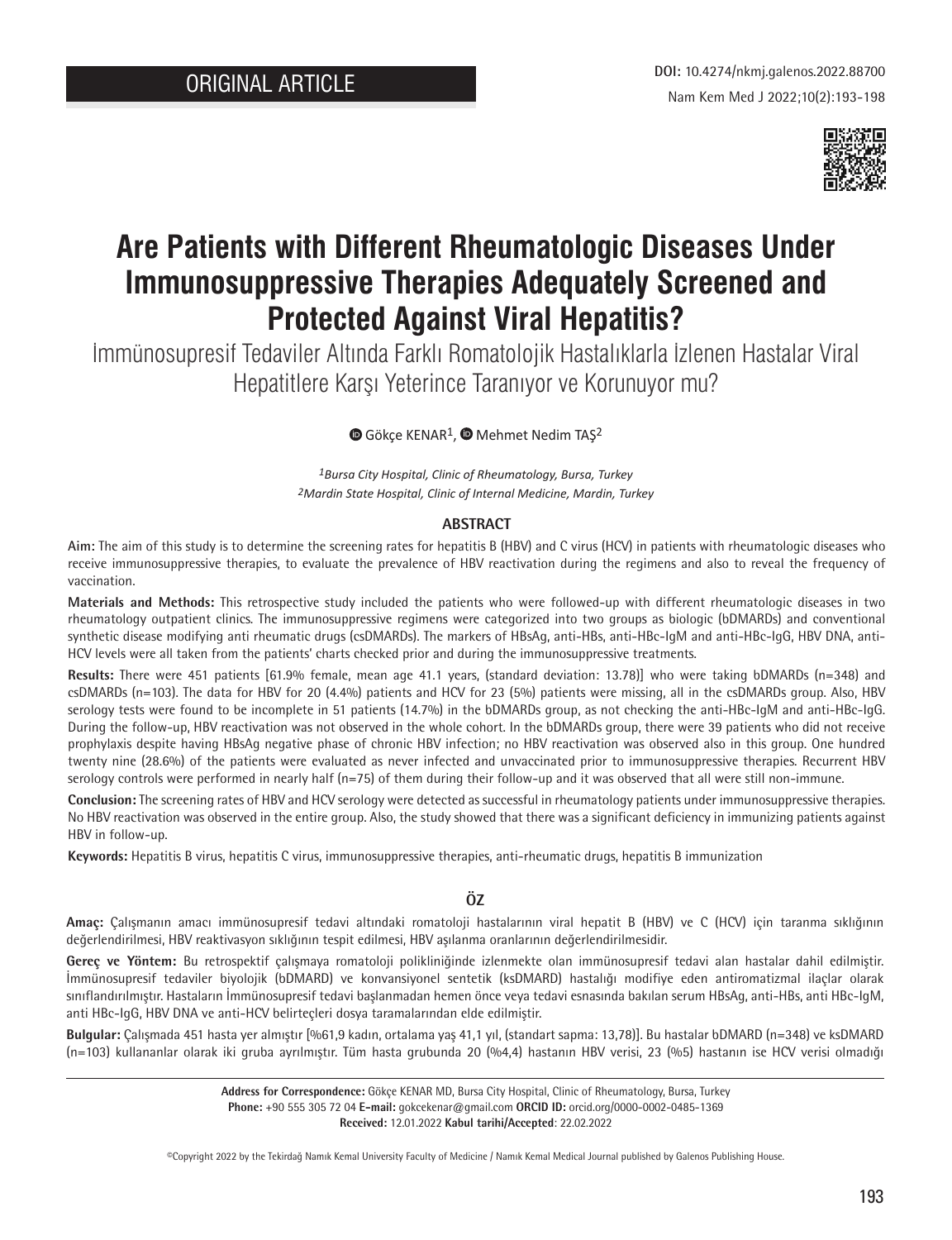izlendi, bu hastaların tamamının ksDMARD grubunda olduğu görüldü. Ayrıca bDMARD grubundaki 51 hastanın (%14,7) HBV seroloji tetkiklerinin yeterli ayrıntıda olmadığı izlendi (anti-HBc-IgM ve anti HBc-IgG tetkikleri izlenmedi). Tüm kohortta izlem esnasında akut HBV enfeksiyonu veya HBV reaktivasyonu hiç izlenmedi. bDMARD hasta grubunda HBsAg negatif fazda kronik HBV'si olmasına rağmen profilaksi almayan 39 hastada da HBV reaktivasyonu izlenmediği görüldü. Hastalardan 129'unun (%28,6) immünosupresif tedavi öncesinde non-immün/aşısız olduğu görüldü. Bu hastalardan izlemleri esnasında tekrarlayan HBV serolojisi kontrol edilenlerin (n=75) halen non-immün/aşısız olduğu gözlendi.

**Sonuç:** İmmünosupresif tedavi altındaki romatoloji hastalarının yapılan HBV ve HCV serolojilerinin tarama sonuçları başarılı olarak değerlendirildi. Tüm grupta hiç HBV reaktivasyonu izlenmedi. Bu çalışmanın sonuçları ayrıca HBV non-immün olan romatoloji hastalarının takipte aşılanmalarının yetersiz düzeyde olduğunu göstermiştir.

**Anahtar Kelimeler:** Hepatit B virüsü, hepatit C virusü, immünosupresif tedavi, anti romatizmal ilaçlar, hepatit B aşılama

## **INTRODUCTION**

Reactivation of hepatitis B (HBV) during immunosuppressive treatments could present as serious clinical conditions such as fulminant hepatitis and liver failure<sup>1</sup>. It has been shown that many immunosuppressive treatments used in rheumatology practice may be associated with HBV reactivation. Anti-CD20 regimens [e.g. rituximab  $(RTX)]^2$ , corticosteroids  $(CS)^3$ , methotrexate (MTX)<sup>4</sup> and tumor necrosis factor alpha inhibitors (TNFi)1 could enhance the chance of HBV reactivation to varying degrees in hepatitis B surface antigen (HBsAg) positive patients. Despite the lack of consensus, current guidelines recommend screening patients for HBV with serum HBsAg and anti-HBc prior to immunosuppressive therapies<sup>5</sup>.

The high risk of reactivation for HBsAg positive HBV cases and the necessity of having prophylaxis under immunosuppressive therapy have taken their place as very strong recommendations in the quidelines<sup>6-8</sup>. However, the evidence for HBsAg negative and anti HBc positive occult HBV cases that will receive TNFi is not so clear. Studies report a lower risk of reactivation (1.7- 5%) in this group when compared to HBsAg positive patients<sup>1,9</sup>. It is therefore recommended that the decision between prophylactic antiviral therapies versus follow-up should include risk stratification according to immunosuppressive regimen that the patient is taking.

Hence, the aim of this retrospective cohort study was to determine HBV screening rates, the frequency of HBV reactivation rates and also the vaccination and prophylaxis rates in rheumatology patients under different immunosuppressive therapies.

## **MATERIALS AND METHODS**

This study included 451 patients who were followed-up with rheumatologic diseases in rheumatology outpatient clinics in Mardin State Hospital and Bursa City Hospital. The data of patients were taken from the charts of the patients who were admitted to Rheumatology outpatient clinics in a time period of 3 months between October 2019 and January 2020 for Mardin State Hospital and 1 month in March 2020 for Bursa City Hospital retrospectively.

In the patient group, the demographic data, diagnosis, the medications [all the immunosuppressive agents as csDMARDs, CS, nonsteroid anti-inflammatory drugs (NSAIDs), bDMARDs] were all recorded.

Exclusion criteria for patient group were determined as,

1. Being younger than 18 years old,

2. Having previous diagnosis of malignancy, immunodeficiency syndromes, chronic infections as tuberculosis,

3. Having previous treatments for malignancy as cytotoxic therapies chemotherapy or radiotherapy,

4. Having signs and symptoms of rheumatologic diseases, but with diagnosis not yet clarified,

5. Having a diagnosis of a rheumatologic disease but no immunosuppressive therapy use.

The diagnosis of rheumatologic diseases and medications were recorded and categorized into two groups as bDMARDs and csDMARDs. All the TNFi, RTX, small molecules [tofacitinib (TOFA)], and IL-1 antagonists were categorized as bDMARDs. And, MTX, sulfasalazine (SLZ), azathioprine (AZA), hydroxychloroquine sulfate (OHQ), leflunomide (LEF), mycophenolate mophetil (MMF), and colchicine were categorized as the csDMARDs group. Also, the status of taking CSs and NSAIDs was recorded in both group of patients. If the patient was using a csDMARDs in addition to biologics, this patient was evaluated in the bDMARDs group.

At the inclusion visit, HBsAg, anti HBs, anti HBc-IgM and anti HBc-IgG, Anti HCV, HBV DNA, HCV RNA levels were all taken from the patients' charts, which were recorded at the initiation of immunosuppressive therapies and during the use of therapies. In addition, patients with disorders of liver function tests [aspartate aminotransferase (AST), alanine aminotransferase (ALT), albumin, alkaline phosphatase, gamma-glutamyl transferase, bilirubin levels] during the period of immunosuppressive therapies were noted with etiologies (drug induced, viral, toxic, etc.). Patients who received viral hepatitis prophylaxis during their follow-up and the agents they received were noted.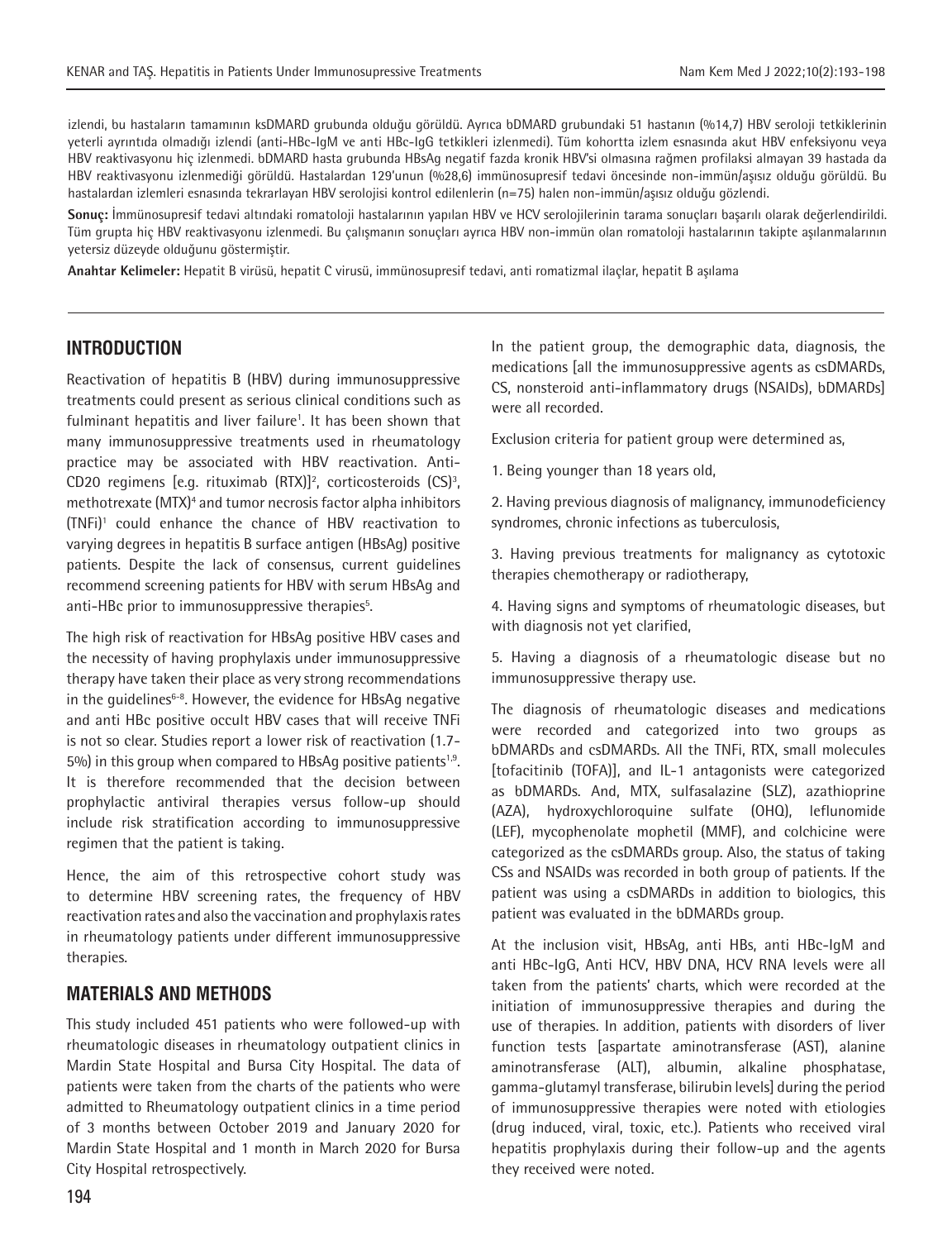Viral hepatitis reactivation was defined as reverse seroconversion of HBsAg in HBsAg negative patients or a rise of serum HBV DNA level by one log or greater compared to the pre-exacerbation baseline period, or a new detection of HBV DNA in patients with previously undetectable HBV DNA in patients.

The study was performed according to the Declaration of Helsinki and Bursa City Hospital Ethics Board approved the study with approval number 2021-13/8, date: 14.07.2021.

#### **Statistical Analyses**

Data were statistically analysed with Statistical Package for the Social Science 13.0 (SPSS) program. Results were expressed as mean with standard deviation (SD) and median with minimum (min), maximum (max) values and interquartile range according to the distribution of the data. Baseline characteristics in terms of categorical variables were compared using the Mann-Whitney U test. Categorical variables were analyzed using the chi-square test. A 5% type-1-error level was used to infer statistical significance.

## **RESULTS**

There were 451 patients from two centers from two different cities in Turkey [61.9% female, mean age 41.1 years, (SD: 13.78)]. The diagnosis of the patients was mainly rheumatoid arthritis and ankylosing spondylitis (Table 1).

There were two main groups of patients, as the patients in the cohort who were taking bDMARDs (n=348) and those who were taking csDMARDs (n=103).

The biological therapies were adalimumab (n=101), etanercept (n=54), certolizumab (n=47), infliximab (n=42), golimumab  $(n=41)$ , TOFA,  $n=20$ , RTX,  $n=17$ , tocilizumab  $(n=11)$ , secucinumab (n=7), Anakinra (n=3), canacinumab (n=3), abatacept (n=2). The majority of patients (n=277) who had bDMARDs were taking the first-line biologics, also 38 of them were taking second-line, 24 of them were taking third-line, 8 of them were taking fourth-line and 1 of them was taking the fifth-line biological therapy. Moreover, in the bDMARDs group, 58 (16.7%) patients were taking LEF, 46 (13.2%) patients were taking MTX, 43 (12.4%) patients were taking SLZ, 42 (12.1%) patients were taking OHQ, 21 (6%) patients were taking colchicine, 11 (3.2%) patients were taking AZA, and 5 (1.4%) patients were taking MMF; concomitant to bDMARDs. Totally 226 (64.9%) patients were using concomitant csDMARDs during biologic use.

In the csDMARDs group, 47 patients (45.6%) were taking MTX, 41 (39.8%) patients were taking OHQ, 23 (22.3%) were taking LEF, 17 (16.5%) patients were taking SLZ, 14 (13.6%) patients were taking colchicine, 11 (10.6%) were taking AZA, and 7 (6.8%) patients were taking MMF in different combinations.

Furthermore, 190 (42.1%) patients were taking CS (the mean dosage was 7.16 mg prednisone equivalent SD 4.80, min: 5 max: 25 mg) and 239 (53%) patients were taking NSAIDs in all bDMARDs and csDMARDs groups. One hundred and fourteen (32.8%) patients were exposed to CSs during bDMARDs use and 76 (73.8%) patients were exposed to CSs during onlycsDMARDs use.

The data for viral hepatitis B for 20 patients were missing, all in the csDMARDs group. Also, viral hepatitis B serology tests were found to be incomplete in 51 (14.7%) patients in the bDMARDs group. In all of these patients, the missing test was determined as not checking the anti HBc-IgM and anti HBc-IgG, which were recommended by guidelines. In the csDMARDs group, viral hepatitis B serology was only evaluated with HBsAg and anti-HBs in 26 (%25.2) patients and only with HBsAg in 30 (%29.1) patients as simple screening (Table 2). Also, the data for viral hepatitis C (HCV) were missing in 23 (5.1%) of the patients, all in the csDMARDs group, with not checking anti-

| <b>Diagnosis</b>            | Patients (n)   | <b>Patients total</b><br>(n, 9/0) |
|-----------------------------|----------------|-----------------------------------|
| AS                          | 169            |                                   |
| AS/Behçet                   | $\overline{4}$ |                                   |
| AS/Crohn                    | 8              | 185 (41%)                         |
| AS/UC                       | 1              |                                   |
| AS/Crohn/FMF                | 1              |                                   |
| AS/FMF                      | $\overline{2}$ |                                   |
| <b>RA</b>                   | 176            |                                   |
| RA/SLE                      | $\overline{4}$ |                                   |
| RA/Scl                      | 1              | 186 (41.2%)                       |
| RA/SjS                      | 3              |                                   |
| RA/adult Still disease      | $\overline{2}$ |                                   |
| <b>SLE</b>                  | 15             | 19 (3.3%)                         |
| Behçet                      | 18             | 22 (4.9%)                         |
| Peripheral Spa              | 10             | 10 (2.2%)                         |
| <b>FMF</b>                  | 6              | 9(2%)                             |
| <b>EGPA</b>                 | 1              | $1(0.22\%)$                       |
| GPA                         | 1              | $1(0.22\%)$                       |
| PM/Scl                      | $\mathbf{1}$   |                                   |
| PM/SjS                      | 1              | $2(0.44\%)$                       |
| PsA                         | 13             | 13 (2.88%)                        |
| Scl                         | 5              | $7(1.55\%)$                       |
| SjS                         | $\overline{2}$ | $6(1.33\%)$                       |
| <b>Adults Still disease</b> | $\mathbf{1}$   | $3(0.66\%)$                       |
| <b>TAK</b>                  | 6              | $6(1.33\%)$                       |
| Total                       | 451            |                                   |

Familial Mediterranean Fever, SLE: Systemic lupus erythematosus, Scl: Scleroderma, SjS: Sjögren's syndrome, Spa: Spondyloathritis, EGPA: Eosinophilic granulomatosis polyangiitis, GPA: Granulomatosis polyangiitis, PM: Polymyositis, PsA: Psoriatic arthritis, TAK: Takayasu arteritis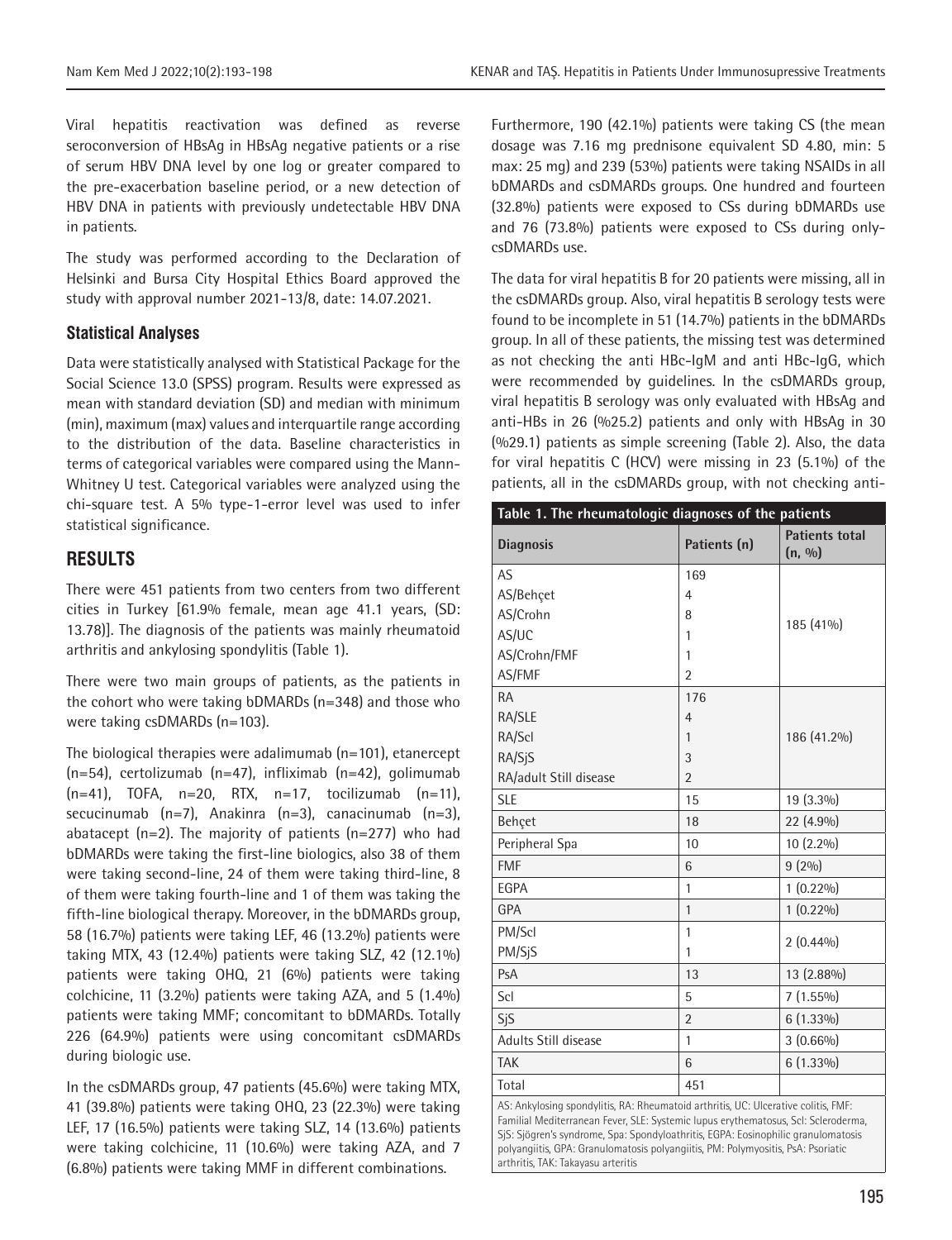HCV. The test was evaluated as negative in all 428 patients who were tested or anti-HCV. Therefore, it was observed that HCV-RNA testing was not considered necessary in the entire patient group.

It was determined that HBV DNA follow-up was performed in 28 patients in the whole group. HBV DNA positivity was observed in only 4 of these patients, as not meeting the reactivation criteria.

The immunization rates for HBV in patients under bDMARDs were higher than patients under csDMARDs (p<0001). The rate of not being screened for HBV or being screened with simple tests for HBV (as checking only the HBsAg with/without anti-HBs) was detected higher in patients under csDMARDs than bDMARDs (p<0001) (Table 2). Patients under the bDMARDs group were detected as screened with detailed tests for HBV compared to the csDMARDs group (Table 2).

Antiviral prophylaxis for hepatitis B was given to 52 (11.4%) patients in total group with tenofovir  $(n=42)$ , entecavir  $(n=7)$ , and lamivudine (n=3). These patients were predominantly in the bDMARDs group (n=50). While 7 patients of the prophylaxis group consisted of HBsAg positive patients, all the remaining prophylaxis patients were detected in the HBsAg negative phase of chronic HBV infection.

The mean follow-up time was 27 months (min: 5 months, max: 58 months). During the follow-up of 451 patients, acute HBV infection was not observed in any of the patients. No hepatitis B reactivation was observed in the whole cohort. In the bDMARDs/TNFi group (non-RTX), there were 39 patients who did not receive prophylaxis despite having HBsAg negative phase of chronic HBV infection; no hepatitis B reactivation was also observed in this group.

One hundred twenty nine (28.6%) of the patients were evaluated as unvaccinated prior to immunosuppressive therapies. Recurrent HBV serology controls were performed in nearly half (n=75, 58.1%) of them during their follow-up and it was observed that all were still unvaccinated/non-immune.

Elevated liver enzymes (AST-ALT) were detected in 11 of the patients during the follow-up. It has been determined that toxic hepatitis due to drugs (4 isoniazid, 3 colchicine, 1 MMF), disease involvement in liver (1 myositis, 1 SLE), and primary biliary cirrhosis (1) were involved in the etiology.

## **DISCUSSION**

This retrospective study showed that rheumatologists had satisfactory screening rates for HBV and HCV in patients prior to immunosuppressive therapies. No HBV reactivation was observed in the cohort, as a possible indicator of adequate screening and the appropriate use of prophylaxis. But also, the study showed that there was a significant deficiency in immunizing patients against HBV in follow-up.

Despite the lack of consensus, current guidelines recommend screening for HBV and HCV infection prior to all immunosuppressive therapy<sup>5</sup>. Guideline recommendations aside, real-life data in studies have actually shown that viral hepatitis screening is not optimal in immunosuppressive patients. There were two interview-based studies investigating rheumatologists' awareness of HBV and screening practices for HBV prior to immunosuppressive therapies. One of them detected that only 69% reported performing appropriate screening before bDMARDs<sup>10</sup>. In the other study, 93.8% of the physicians thought that screening should be performed before immunosuppressive therapies<sup>11</sup>. A study from Turkey showed

| Table 2. Viral hepatitis B serology in patients in the bDMARDs and csDMARDs groups                                                                                                                                                                                                                                              |           |              |              |                                        |                            |                       |                   |  |  |
|---------------------------------------------------------------------------------------------------------------------------------------------------------------------------------------------------------------------------------------------------------------------------------------------------------------------------------|-----------|--------------|--------------|----------------------------------------|----------------------------|-----------------------|-------------------|--|--|
| <b>Serology</b>                                                                                                                                                                                                                                                                                                                 |           |              |              |                                        |                            |                       |                   |  |  |
| <b>HBsAq</b>                                                                                                                                                                                                                                                                                                                    | Anti-HBs  | Anti-HBc-IqG | Anti-HBc-IqM |                                        | bDMARDs $(n, \frac{9}{0})$ | $csDMARDs$ (n, $\%$ ) | p value           |  |  |
| $(+)$                                                                                                                                                                                                                                                                                                                           | $(-)$     | $(+)$        | $(-)$        | Chronic HBV infection                  | $6(1.7\%)$                 | $3(2.9\%)$            | 0.43              |  |  |
| $(+)$                                                                                                                                                                                                                                                                                                                           | $(-)$     | $(+)$        | $(+)$        | Acute HBV infection                    | $0(0\%)$                   | $0(0\%)$              | $\qquad \qquad -$ |  |  |
| $(-)$                                                                                                                                                                                                                                                                                                                           | $(-)$     | $(+)$        | $(-)$        | Resolved HBV infection                 | $27(7.7\%)$                | $4(3.9\%)$            | 0.26              |  |  |
| $(-)$                                                                                                                                                                                                                                                                                                                           | $(+)$     | $(+)$        | $(-)$        | Natural immunity after<br>exposure HBV | 56 (16%)                   | $2(1.9\%)$            | < 0.0001          |  |  |
| $(-)$                                                                                                                                                                                                                                                                                                                           | $(-)$     | $(-)$        | $(-)$        | Not infected, no<br>immunization       | 119 (34.2%)                | $10(9.7\%)$           | < 0.0001          |  |  |
| $(-)$                                                                                                                                                                                                                                                                                                                           | $(+)$     | $(-)$        | $(-)$        | Immunization                           | 89 (25.6%)                 | $8(7.8\%)$            | < 0.0001          |  |  |
| $(-)$                                                                                                                                                                                                                                                                                                                           | $(-)/(+)$ | Missing      | Missing      | Simple screening                       | $23(6.6\%)$                | 26 (25.2%)            | < 0.0001          |  |  |
| $(-)$                                                                                                                                                                                                                                                                                                                           | Missing   | Missing      | Missing      | Simple screening                       | 28 (8%)                    | $30(29.1\%)$          | < 0.0001          |  |  |
| Missing                                                                                                                                                                                                                                                                                                                         | Missing   | Missing      | Missing      | No screening                           | $0(0\%)$                   | 20 (19.4%)            | < 0.0001          |  |  |
|                                                                                                                                                                                                                                                                                                                                 |           |              |              |                                        | Total (n)                  | Total (n)             |                   |  |  |
|                                                                                                                                                                                                                                                                                                                                 |           |              |              |                                        | 348                        | 103                   |                   |  |  |
| bDMARDS: Biologic synthetic disease modifying anti rheumatic drugs, csDMARDs: Conventional synthetic disease modifying anti rheumatic drugs, HBV: Viral hepatitis B, HBsAg:<br>Hepatitis B surface antigen, anti-HBs: Hepatitis B surface antibody, anti HBc-IgM/G: Hepatitis B core antibody Immunoglobulin M and G, n: Number |           |              |              |                                        |                            |                       |                   |  |  |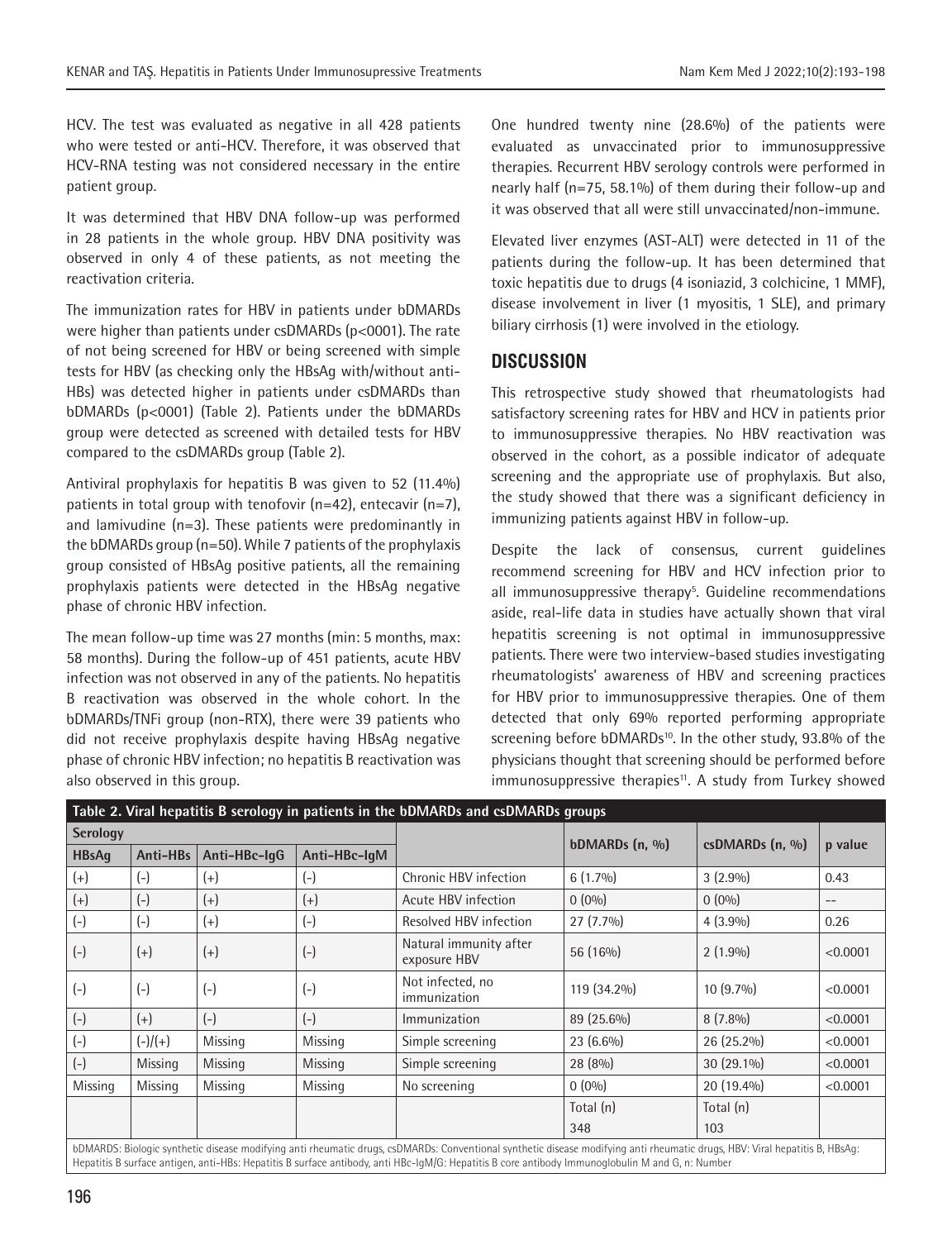the overall HBV screening rate in patients before receiving TNFi as 82.3%, and this rate had an increasing trend during the years (64% in 2010, 87.4% in 2019)<sup>12</sup>. In a large cohort study from Germany, the HBV screening rate was found to be 94% in patients using bDMARDs, and it was considered successful<sup>13</sup>. In our cohort, the data for viral hepatitis B for 20 patients were missing, all in the csDMARDs group (4.4% of total patients). Viral hepatitis B serology scans were performed on all the patients in bDMARDs (100%). However, 107 (23.7%) of total patients were evaluated with incomplete examination as simple screening (Table 2). This screening rates of viral hepatitis serology was detected as successful in patients both in the bDMARDs and csDMARDs groups in this study.

The risk of reactivation of HBsAg-positive patients who are under immunosuppressive therapy has been known for long years. The guidelines of the American Association for the Study of Liver Diseases (AASLD), the European Association for the Study of Liver Diseases (EASL), and the Asian Pacific Association for the Study of Liver Diseases (APASL) all recommend prophylaxis in HBsAg positive patients under immunosuppressive therapy<sup>5,8,14</sup>.

However, over time, it has been determined that besides HBsAg positive patients, those who are HBsAg negative but have positive antibodies against the core antigen (anti-HBc-IgM and IgG) carry the risk of reactivation under certain immunosuppressive therapies. These patients actually have chronic hepatitis B (CHB) with HBsAg seroclearance but they still carry HBV DNA material in the liver. They may or may not have antibodies to anti-HBs. The only positive serologic marker indicating previous HBV exposure could be having anti-HBc. The risk of reactivation differs with the type of immunosuppressive therapy in this group. Treatments such as RTX, CSs, TNFi, and MTX used in rheumatology practice are some immunosuppressive regimens that have been shown to increase the risk of HBV reactivation at different rates (>10%, 1-10%, 1%, <1%, respectively) in HBsAg negative phase CHB patients. The guidelines of AASLD, APASL, and EASL include different recommendations for this patient group, such as close monitoring, HBV DNA control or giving prophylaxis directly according to immunosuppressive drug regimen with weak evidence. For a patient with natural immunity from prior exposure to HBV (Table 2), the American College of Rheumatology guidelines strongly recommend that treatments should be the same as that of unexposed patients, as long as the patient's viral load is monitored regularly every 6-12 months<sup>15,16</sup>.

In the follow-up of the patients in this study, the national viral hepatitis screening and treatment recommendations of the Turkish Society for Rheumatology were applied<sup>17</sup>. The need for antiviral prophylaxis was arranged according to the

factors of the patients and the immunosuppressive therapy they received. There were 39 patients who did not receive prophylaxis despite having HBsAg negative phase of chronic HBV infection; no HBV reactivation was observed in this group of patients using TNFi. The study of Fidan et al.<sup>12</sup> supported this finding and showed that the risk of reactivation in occult HBV cases was very low (0.4%) in patients using TNFi. Similarly, Lee et al.<sup>9</sup> showed HBV occult carriers had HBV reactivation risk with a rate of 1.7% when treated with TNFi. This rate rises to 11.3-18.9% (reactivation according to virologic endpoints) and 41.5% (reactivation according to HBV DNA) in patients taking RTX in previous studies<sup>18,19</sup>. In our cohort, all the patients with occult HBV under RTX were detected as taking prophylaxis.

For this reason, appropriate risk stratification is needed for individual types of immunosuppressive therapies $20$ . Since the seroprevalence of anti-HBc could be very high among HBV endemic regions  $($ >40%)<sup>21</sup>, it would not be cost effective to use HBV prophylaxis directly in all patients taking immunosuppressive therapies<sup>20</sup>. Some researchers state that the necessity of routine anti-HBc screening also needs more evidence in the patients who will use immunosuppressive therapies associated with a low risk of HBV reactivation<sup>12</sup>. Similarly, this study showed that in daily practice, rheumatologists only screen HBsAg and anti-HBs for HBV in patients under immunosuppressive treatments with a low risk of HBV reactivation (Table 2). The conditions of national health insurances can also be effective in adopting this approach by limiting the blood tests per visit. In this study, the higher vaccination rates and the higher screening rates with detailed tests in the bDMARDs group compared to the csDMARDs group showed that the physicians acted more cautiously, considering the bDMARDs group to be more risky for HBV (Table 2). Similarly, the screening rates for HCV were found to be higher in the bDMARDs group.

Another remarkable finding in this study was the low HBV vaccination rates of the patients. One hundred twenty nine (28.6%) of the patients were evaluated as never infected and unvaccinated prior to immunosuppressive therapies; also, nearly half of them were still non-immune for HBV during their follow-up. These data showed that rheumatologists had suboptimal HBV immunization rates in patients with rheumatologic diseases receiving immunosuppressive therapies. The frequency of recommendation of HBV vaccine to non-immune patients by physicians might be low, the efficacy of vaccines administered under immunosuppressive therapies might be weak, or vaccines might not be double dosed in this patient group as the guidelines suggested. These findings indicated that whatever the cause, insufficient attention was paid to immunizing patients against HBV in follow-up. In the literature, these are the first study notifying data on vaccination rates in the follow-up of the immunosuppressive patient group.